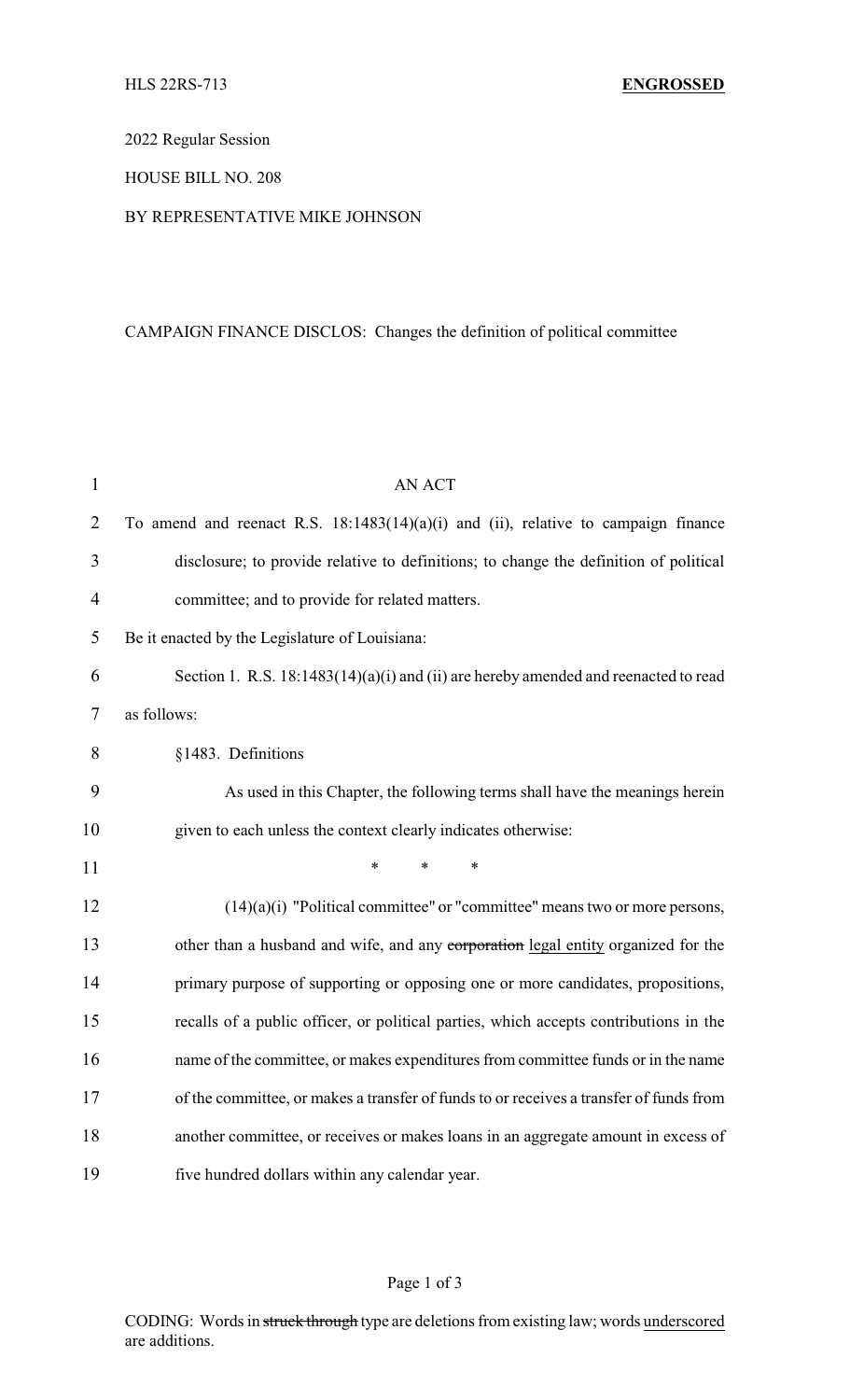| $\mathbf{1}$   | (ii) "Political committee" or "committee" shall also include two or more                |
|----------------|-----------------------------------------------------------------------------------------|
| $\overline{2}$ | persons, other than a husband or wife, and any corporation legal entity which           |
| 3              | supports or opposes one or more candidates, propositions, recalls of a public officer,  |
| 4              | or political parties, and which accepts direct payments for personal services related   |
| 5              | to an election or a campaign in the name of the committee in an aggregate amount        |
| 6              | in excess of five hundred dollars within any calendar year. Except that an entity that  |
| 7              | (aa) holds a license or permit duly issued by the appropriate governmental entity to    |
| 8              | provide the personal services provided, regularly does business in the area, and        |
| 9              | regularly has done business in the area for at least ninety days prior to the date the  |
| 10             | personal services are provided and (bb) the personal services provided are the same     |
| 11             | as the personal services regularly provided by the business in the normal and usual     |
| 12             | scope of its usual business activities shall not constitute a "political committee" for |
| 13             | purposes of the requirements of R.S. 18:1491.1 through 1491.8 which would require       |
| 14             | such an entity to keep records and submit reports.                                      |
| 15             | $\ast$<br>*<br>∗                                                                        |

#### DIGEST

The digest printed below was prepared by House Legislative Services. It constitutes no part of the legislative instrument. The keyword, one-liner, abstract, and digest do not constitute part of the law or proof or indicia of legislative intent. [R.S. 1:13(B) and 24:177(E)]

| HB 208 Engrossed | 2022 Regular Session | Mike Johnson |
|------------------|----------------------|--------------|
|                  |                      |              |

**Abstract:** Changes "corporation" to "legal entity" in the definition of political committee for purposes of campaign finance disclosure.

Present law defines "political committee" or "committee"as two or more persons, other than a husband and wife, and any *corporation* organized for the primary purpose of supporting or opposing one or more candidates, propositions, recalls of a public officer, or political parties, which accepts contributions in the name of the committee, or makes expenditures from committee funds or in the name of the committee, or makes a transfer of funds to or receives a transfer of funds from another committee, or receives or makes loans in an aggregate amount in excess of \$500 within any calendar year. Further provides that those terms include two or more persons, other than a husband or wife, and any *corporation* which supports or opposes one or more candidates, propositions, recalls of a public officer, or political parties, and which accepts direct payments for personal services related to an election or a campaign in the name of the committee in an aggregate amount in excess of \$500 within any calendar year.